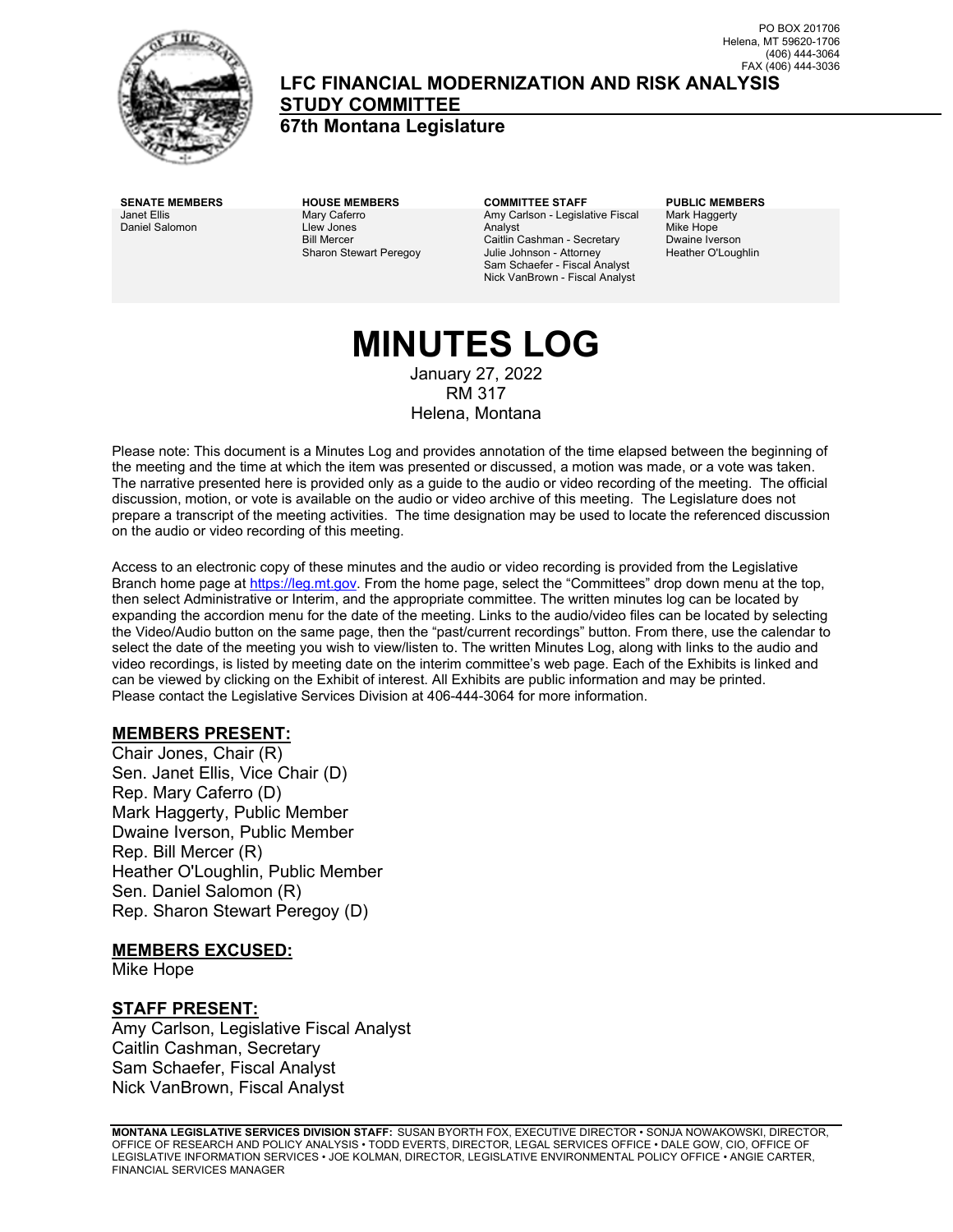# **AGENDA [\(Attachment 1\)](https://leg.mt.gov/content/publications/fiscal/2023-Interim/Jan-2022/MARA-Agenda-Jan22.pdf)**

### **VISITORS' LIST [\(Attachment 2\)](https://leg.mt.gov/content/publications/fiscal/2023-Interim/Jan-2022/MARARemotePublic-Comment.pdf)**

#### **COMMITTEE ACTION**

#### **CALL TO ORDER/ROLL CALL**

09:35:37 Chair Jones called the meeting to order at 9:35 AM. The committee secretary took roll.

# **Property Tax Update**

- Julia Pattin, Legislative Fiscal Division (LFD) **[EXHIBIT](https://leg.mt.gov/content/publications/fiscal/2023-Interim/Jan-2022/Prop-Tax-Example-for-FY-2024.pdf) 1**
- 09:48:47 Chair Jones
- 09:49:21 Nick VanBrown, Legislative Fiscal Division (LFD) presented an interactive visual analysis of possible property tax impacts from a proposed constitutional amendment.
- 09:59:57 Chair Jones commented on the presentation.
- 09:56:57 Rep. Stafman asked a question of Julia Patton regarding the accuracy of Zillow projections and how that may affect projections.
- 09:57:44 Julia Pattin, LFD responded.
- 09:58:38 Chair Jones asked for additional questions. There were none.
- 09:58:50 Nick VanBrown, LFD
- 09:58:42 Chair Jones asked if there were any additional committee questions of Nick VanBrown.
- 09:58:57 Chair Jones called on Rep. Carlson.
- 09:59:04 Rep. Carlson asked a question.
- 10:00:16 Chair Jones commented on the question.
- 10:00:51 Amy Carlson, Legislative Fiscal Analyst, referred both Chair Jones and Rep. Carlson to Jaret Coles, an attorney who can explain the legal complexities of a constitutional amendment.
- 10:01:10 Chair Jones
- 10:01:12 Rep. Bedey commented on the good presentations by staff and proposed a thought experiment.
- 10:02:48 Chair Jones responded to Rep. Bedey.
- 10:03:41 Vice Chair Ellis referenced a letter from the Revenue Interim Committee that specifically asked the MARA committee to consider putting more investigative work on future agendas.
- 10:04:18 Amy Carlson provided context for Vice Chair Ellis and the committee.
- 10:05:43 Chair Jones called on a committee member who was participating via Zoom.
- 10:05:48 Dwaine Iverson shared some comments with the committee.
- 10:06:29 Chair Jones affirmed the comments.
- 10:06:39 Rep. Nave commented on the simplification of the charts and would like to see more detailed analyses.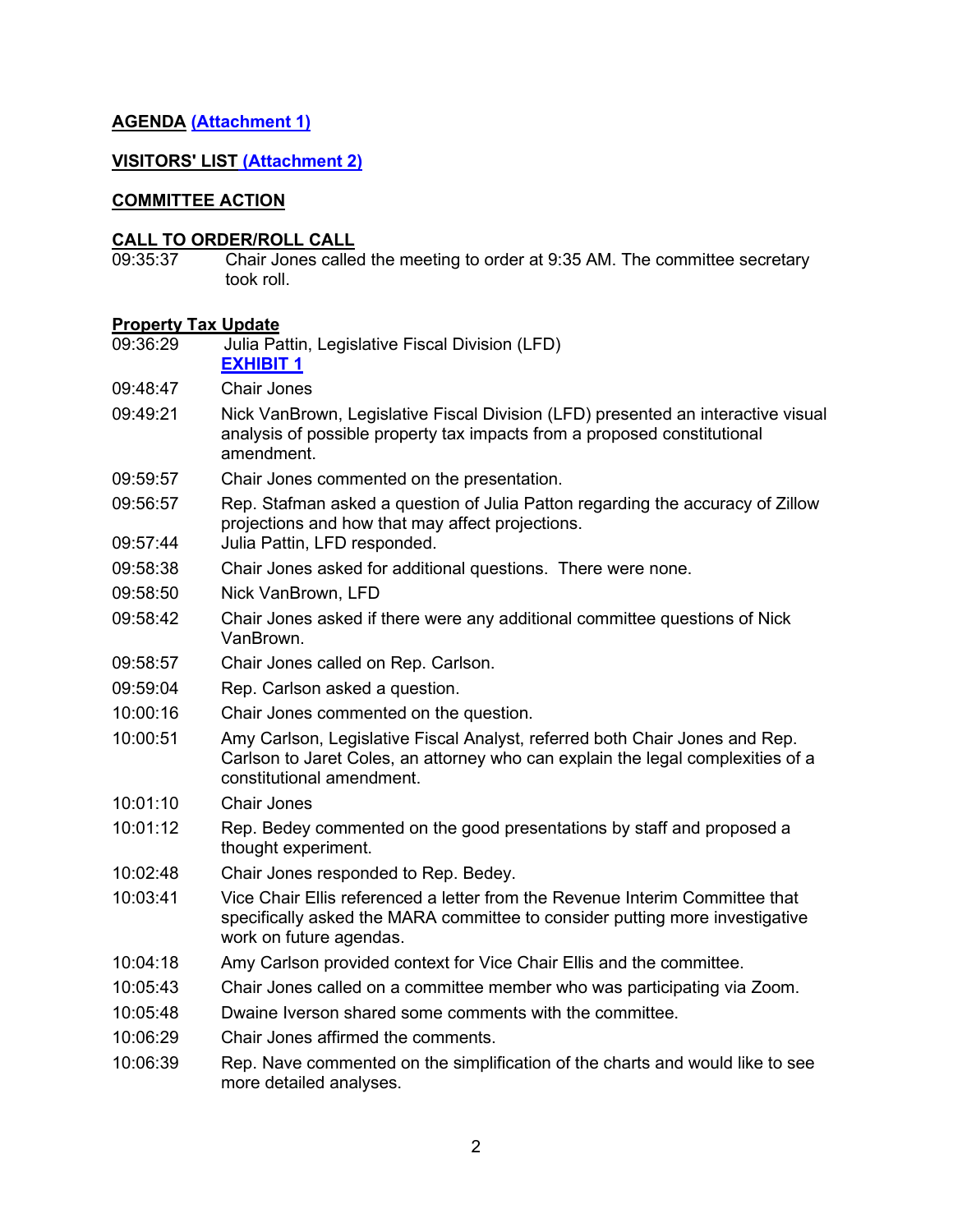10:08:19 Chair Jones

# **Workforce: Shortages & Permanent**

| 10:10:40 | Barbara Wagner, Department of Labor and Industry (DLI)<br><b>EXHIBIT 2</b>                                                                                                   |
|----------|------------------------------------------------------------------------------------------------------------------------------------------------------------------------------|
| 10:35:19 | <b>Chair Jones</b>                                                                                                                                                           |
| 10:35:23 | Rep. Bedey commented on the presentation and expressed some concerns. He<br>was wondering if he summarized the presentation correctly.                                       |
| 10:37:33 | Barbara Wagner addressed the concerns of Rep. Bedey.                                                                                                                         |
| 10:41:14 | Rep. Bedey followed up with specific questions pertaining to the presentation.                                                                                               |
| 10:42:20 | Chair Jones addressed Rep. Bedey's questions.                                                                                                                                |
| 10:42:23 | Rep. Beard asked a question via Zoom. She asked about the Retirement Year.                                                                                                   |
| 10:42:59 | Barbara Wagner responded to Rep. Beard's question.                                                                                                                           |
| 10:43:49 | Rep. Beard asked a follow up question regarding how the economy and<br>workforce may be reacting in 2024 or 2025.                                                            |
| 10:44:39 | Barbara Wagner addressed the question.                                                                                                                                       |
| 10:47:04 | Rep. Beard asked a follow-up question.                                                                                                                                       |
| 10:47:36 | Barbara Wagner deferred the question to a housing expert.                                                                                                                    |
| 10:49:20 | Rep. Nave asked about productivity, specifically productivity in remote working.                                                                                             |
| 10:50:08 | Barbara Wagner responded to the question. Productivity is measurable with a<br>formula.                                                                                      |
| 10:52:21 | Rep. Nave asked a follow up question.                                                                                                                                        |
| 10:53:00 | Barbara Wagner responded to Rep. Nave's question.                                                                                                                            |
| 10:53:07 | Rep. Nave asked for a high-level explanation of how Gross Domestic Product<br>(GDP) is calculated.                                                                           |
| 10:53:16 | Barbara Wagner provided an explanation.                                                                                                                                      |
| 10:54:10 | <b>Chair Jones</b>                                                                                                                                                           |
| 10:54:27 | Rep. Caferro asked two questions regarding people who work two jobs at<br>minimum wage, and those who leave a job because they have a wage increase<br>at their primary job. |
| 10:55:54 | Barbara Wagner addressed the questions.                                                                                                                                      |
| 10:57:40 | Rep. Caferro reiterated her question regarding the graying population.                                                                                                       |
| 10:58:01 | Barbara Wagner addressed the question.                                                                                                                                       |
| 10:58:58 | Chair Jones called on Rep. Carlson to ask her question, but also informed the<br>committee of a need to stay on schedule.                                                    |
| 10:59:08 | Rep. Carlson made a comment about looking for information on the labor force<br>participation by age group and by gender.                                                    |
| 10:59:46 | Barbara Wagner will be happy to provide this information to the committee.                                                                                                   |
| 10:59:59 | Chair Jones rolled the discussion onto the next topic.                                                                                                                       |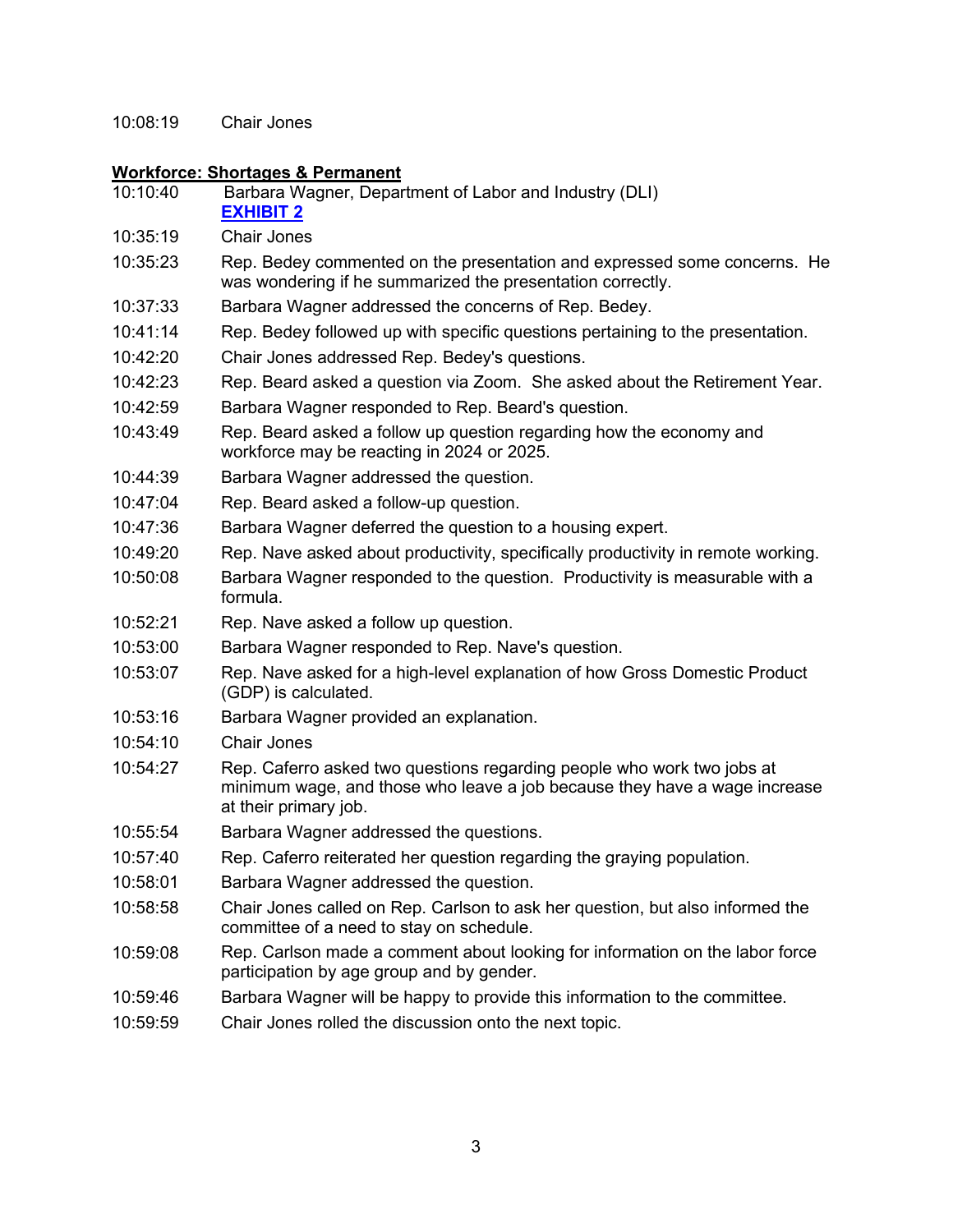# **Montana Child Care and Labor**

| 11:00:03 | Amy Watson, Department of Labor and Industry (DLI)<br><b>EXHIBIT 3</b>                                                                                                                            |
|----------|---------------------------------------------------------------------------------------------------------------------------------------------------------------------------------------------------|
| 11:16:19 | <b>Chair Jones</b>                                                                                                                                                                                |
| 11:16:23 | Rep. Nave asked if the percentage is the amount of childcare available with<br>respect to need or is it the percent of the shortage according to need.                                            |
| 11:16:59 | Amy Watson responded to the question.                                                                                                                                                             |
| 11:17:17 | Rep. Nave asked a follow up question having to do with the survey on business<br>impacts and the period of time over which the survey was conducted.                                              |
| 11:17:55 | Amy Watson responded to the question.                                                                                                                                                             |
| 11:18:16 | Rep. Nave clarified the pre-COVID timeline.                                                                                                                                                       |
| 11:18:33 | <b>Chair Jones</b>                                                                                                                                                                                |
| 11:18:43 | Chair Jones clarified the pre-COVID timeline.                                                                                                                                                     |
| 11:18:59 | Rep. Mercer asked questions related to his interpretation of the graph.                                                                                                                           |
| 11:19:34 | Amy Watson confirmed that Rep. Mercer was interpreting the graph correctly.                                                                                                                       |
| 11:20:01 | Rep. Mercer asked a follow up question referring to the last slide in the<br>presentation. Asking broadly about the sample size and what the response<br>ought to be.                             |
| 11:21:30 | Amy Watson responded and explained that the survey was conducted as a<br>representative sample of the entire population of Montana businesses that pay<br>into our unemployment insurance system. |
| 11:22:58 | Rep. Mercer asked if the committee could get the whole study. How many<br>entities were asked to provide data and how many responded? It was weighted<br>and should have empirical consistency.   |
| 11:23:39 | Chair Jones asked Amy Watson to please expand on this with full report.                                                                                                                           |
| 11:24:08 | Sen. Salomon asked about how many parents want to raise their own child.                                                                                                                          |
| 11:24:49 | Amy Watson explained the context.                                                                                                                                                                 |
| 11:25:15 | Sen. Salomon asked a follow up question                                                                                                                                                           |
| 11:25:44 | Amy Watson responded.                                                                                                                                                                             |
| 11:26:13 | <b>Chair Jones</b>                                                                                                                                                                                |
| 11:26:14 | Rep. Beard asked when state - licensed day care centers were started in<br>Montana.                                                                                                               |
| 11:26:44 | Amy Watson responded with the year (2000), and shared that the Department of<br>Health and Human Services (DPHHS) will be able to answer this question<br>specifically.                           |
| 11:27:03 | Vice Chair Ellis asked if there are any plans to do this survey again post-<br>Pandemic.                                                                                                          |
| 11:27:27 | Amy responded that there is no plan in the works, but it can be done.                                                                                                                             |
| 11:27:55 | <b>Chair Jones</b>                                                                                                                                                                                |
| 11:28:06 | Chair Jones outlined how the meeting will run moving forward.                                                                                                                                     |
| 11:28:32 | Vice Chair Ellis asked Barbara Wagner if there is a trend to measure<br>absenteeism. Wondering how over-hiring impacts job openings.                                                              |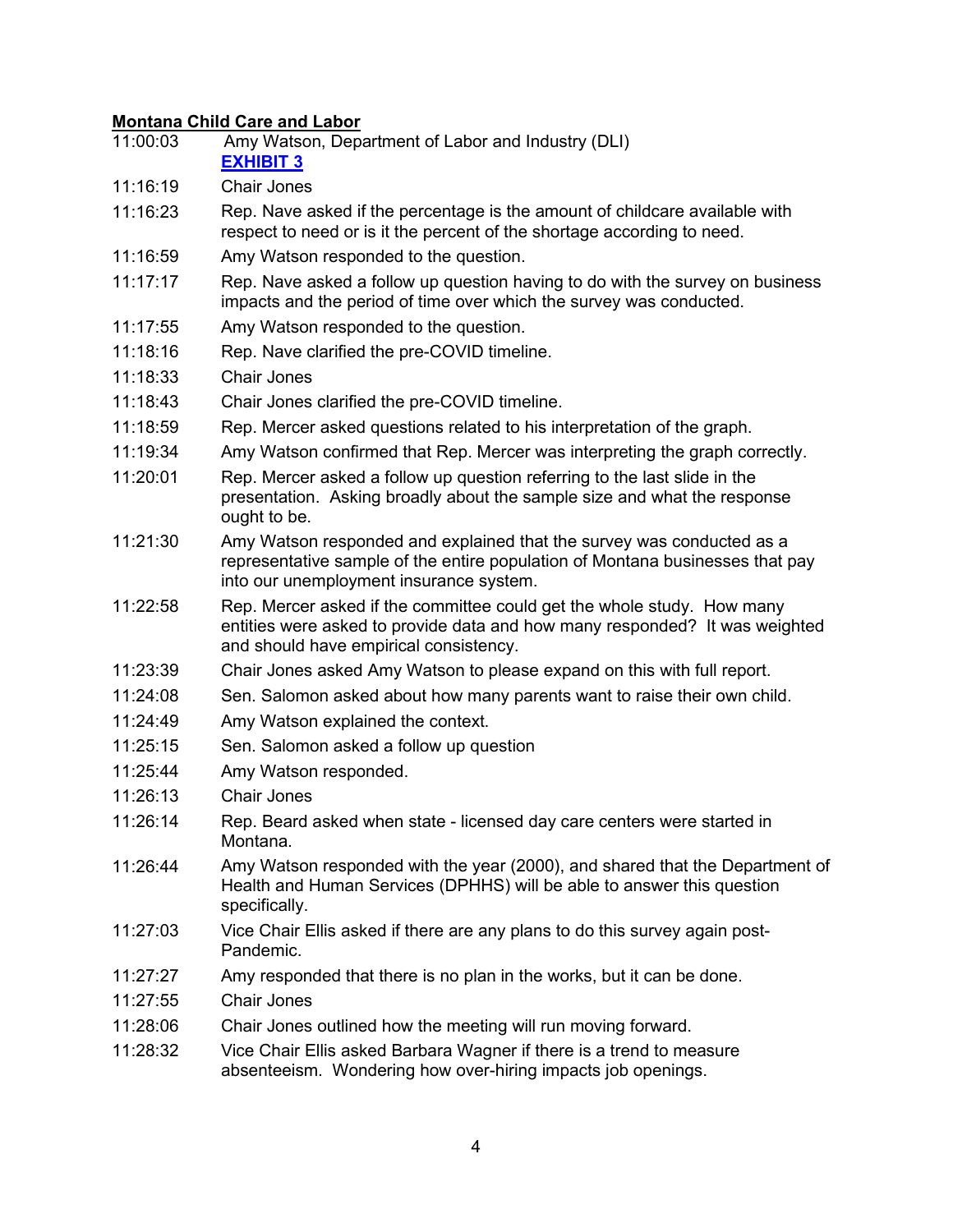- 11:29:31 Barbara Wagner can provide this information over time. Can try to get pre-Pandemic data.
- 11:31:24 Rep. Stafman asked a question of Barbara Wagner regarding the relationship between remote work and migration to Montana.
- 11:31:54 Barbara Wagner responded that there is data available.
- 11:33:59 Rep. Hill asked a question of Amy Watson about a benefit cliff.
- 11:34:59 Amy Watson asked a clarifying question.
- 11:35:10 Rep. Hill
- 11:35:26 Chair Jones
- 11:35:44 Amy Watson responded to Rep. Hill's question.
- 11:36:54 Rep. Hill thanked Amy Watson for her answer.
- 11:37:13 Chair Jones thanked the Department of Labor and Industry for the presentations and called for a ten-minute recess.
- 11:38:10 Recess
- 11:54:10 Reconvene

# **Changes in Work and Child Care**<br>11:54:26 Linda Smith, Bipartis

Linda Smith, Bipartisan Policy Center (BPC) began with an introduction and continued on to the presentation.

# **[EXHIBIT 4](https://leg.mt.gov/content/publications/fiscal/2023-Interim/Jan-2022/Montana-MARA-slides.pdf)**

- 12:15:58 Linda Smith offered to take committee questions at any point during her presentation.
- 12:17:58 Linda Smith posed a question to the committee: In Montana, what is the biggest challenge: lack of care, cost, quality, operating hours or something else?
- 12:18:09 Rep. Caferro welcomed Ms. Smith back to Montana and began to talk about wages as being an answer to the question. Non-traditional hours and low wages being two potential answers to the question.
- 12:19:21 Linda Smith continued on with the presentation.
- 12:20:30 Chair Jones looked online to see if there were hands raised.
- 12:20:35 Sen. Salomon shared that be believes cost and operating hours to be two answers to the question.
- 12:21:59 Linda Smith acknowledged the difference between the school issue and the Birth to Five issue raised by Sen. Salomon.
- 12:23:49 Rep. Stewart-Peregoy shared her thoughts in regard to the question.
- 12:27:23 Linda Smith responded to Rep. Stewart\_Peregoy's comments and said that it is the state that regulates by law what is in the childcare development block grant. The National Association for the Education of Young Children (NAEYC) only provides recommendations.
- 12:28:11 Linda Smith continued on with the presentation.
- 12:45:53 Linda Smith posed a new question: So what's the plan to meet the future needs of Montana families and businesses?
- 12:49:50 Linda Smith continued on with her presentation: "Moving Forward..."
- 12:55:07 Chair Jones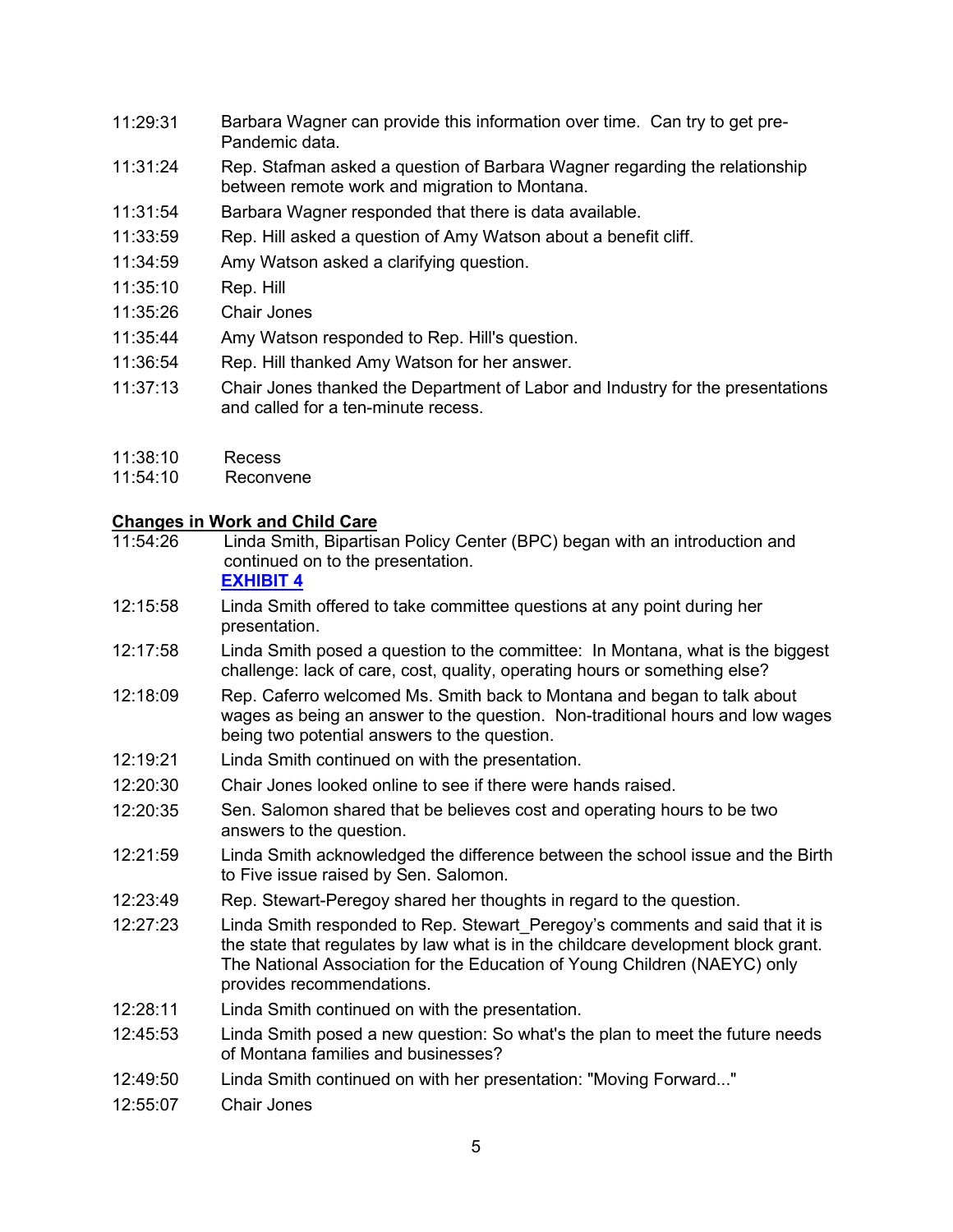- 12:55:14 Rep. Stafman posed a question about paid parental leave and asked if there are trends or laws.
- 12:56:02 Linda Smith replied.
- 12:58:29 Chair Jones
- 12:58:30 Rep. Carlson shared her thoughts with the committee.
- 13:03:07 Linda Smith responded to Rep. Carlson.
- 13:07:46 Rep. Nave shared her comments with the committee.
- 13:10:50 Linda Smith responded to Rep. Nave.
- 13:12:53 Chair Jones
- 13:13:02 Vice Chair Ellis wondered about rural state examples of childcare.
- 13:14:09 Linda Smith responded to Vice Chair Ellis.
- 13:15:23 Chair Jones
- 13:15:26 Sen. Friedel asked a question.
- 13:16:06 Linda Smith asked for clarification due to poor technical quality.
- 13:16:11 Sen. Friedel wondered how many in the workforce are using childcare as opposed to those who are not.
- 13:16:28 Linda Smith responded.
- 13:16:50 Sen. Friedel asked a follow up question. Chair Jones helped to restate question for Linda Smith.
- 13:17:36 Linda Smith will have to look at the Census data.
- 13:18:12 Sen. Friedel asked a follow up question.
- 13:18:28 Linda Smith responded to Sen. Friedel.
- 13:19:09 Sen. Friedel asked a follow up question regarding what the state pays.
- 13:19:35 Linda Smith responded.
- 13:20:16 Chair Jones
- 13:20:43 Chair Jones wrapped up this portion of the meeting, citing a need to stay on track because of the presentation from 2 to 3 PM.

# **Child Care Panel of Experts**<br>13:21:36 **Caitlin Jensen**

- Caitlin Jensen, Executive Director of Zero to Five Montana **[EXHIBIT](https://leg.mt.gov/content/publications/fiscal/2023-Interim/Jan-2022/1.27.2022-ZtF-Mara-PPT.pdf) 5**
- 13:44:00 Chair Jones addressed the committee saying that questions will be put on hold until the end of the presentation.
- 13:44:12 Erica Mackey, CEO and Co-Founder of MyVillage.

# **[EXHIBIT](https://leg.mt.gov/content/publications/fiscal/2023-Interim/Jan-2022/MyVillage-MT-MARA-Panel-Jan-27-2021.pdf) 6**

- 13:59:08 Chair Jones opened up meeting for questions.
- 13:59:24 Heather O'Loughlin asked a question for Erica Mackey: What do you think state policy makers should be thinking about in supporting workers and the childcare system as a whole.
- 14:00:09 Erica Mackey responded.
- 14:01:29 Chair Jones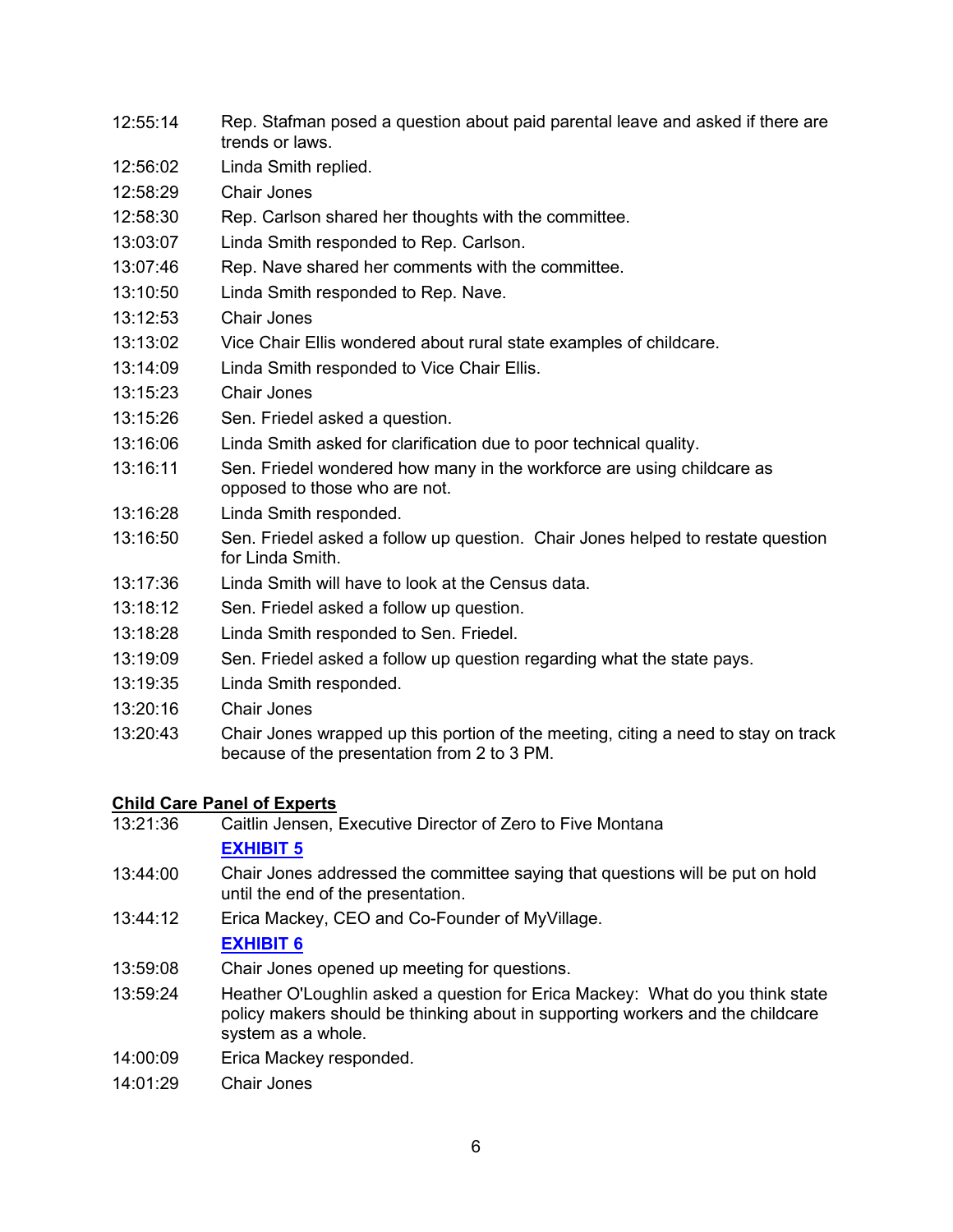14:01:34 Chair Jones thanked the panelists for their participation.

# **Future of the Health Care Industry**

| 14:01:59<br>14:04:08 | Josh Poulette, Legislative Fiscal Division (LFD)<br><b>Chair Jones</b>                                                                                                                                                 |
|----------------------|------------------------------------------------------------------------------------------------------------------------------------------------------------------------------------------------------------------------|
| 14:04:14             | Josh Poulette, LFD                                                                                                                                                                                                     |
| 14:04:25             | Michael Chernew introduced himself but was experiencing technical difficulties<br>at the beginning of the presentation.                                                                                                |
| 14:06:14             | Michael Chernew, PhD, Leonard D. Schaeffer Professor of Health Care Policy<br>and the Director of the Healthcare Markets and Regulation (HMR) Lab in the<br>Department of Health Care Policy at Harvard Medical School |
|                      | <b>EXHIBIT 7</b>                                                                                                                                                                                                       |
| 14:31:35             | Chair Jones asked if anyone has questions.                                                                                                                                                                             |
| 14:31:51             | <b>Michael Chernew</b>                                                                                                                                                                                                 |
| 14:31:59             | Heather O'Loughlin asked how Medicaid impacts healthcare.                                                                                                                                                              |
| 14:32:44             | Michael Chernew responded to the question.                                                                                                                                                                             |
| 14:34:25             | <b>Chair Jones</b>                                                                                                                                                                                                     |
| 14:34:26             | Rep. Mercer asked if Michael Chernew was describing what was happening in<br>the market nationally or if it is a policy problem, or both.                                                                              |
| 14:35:17             | Michael Chernew responded.                                                                                                                                                                                             |
| 14:37:48             | Chair Jones                                                                                                                                                                                                            |
| 14:38:55             | Josh Poulette introduced the next speaker, Dr. Joe Antos of the American<br>Enterprise Institute (AEI) to the committee.                                                                                               |
| 14:39:32             | Dr. Joe Antos, American Enterprise Institute (AEI)                                                                                                                                                                     |
| 14:40:06             | Taylor Tyson, Remote Meeting Coordinator (RMC)                                                                                                                                                                         |
| 14:40:24             | Dr. Joe Antos                                                                                                                                                                                                          |
| 14:42:18             | <b>Josh Poulette</b>                                                                                                                                                                                                   |
| 14:43:55             | Dr. Joe Antos was experiencing technical difficulties so Josh Poulette (LFD)<br>shared the exhibit with the committee.                                                                                                 |
|                      | <b>EXHIBIT 8</b>                                                                                                                                                                                                       |
| 15:22:07             | Chair Jones asked if the committee had questions.                                                                                                                                                                      |
| 15:22:20             | Vice Chair Ellis wondered if there are some states that are doing a better job<br>than others in regard to the aging population.                                                                                       |
| 15:23:08             | Dr. Joe Antos responded to the question.                                                                                                                                                                               |
| 15:25:00             | <b>Chair Jones</b>                                                                                                                                                                                                     |
| 15:25:02             | Rep. Mercer wondered if you can reflect on reference-based pricing or anything<br>that can utilized to cap pricing.                                                                                                    |
| 15:26:06             | Dr. Joe Antos responded.                                                                                                                                                                                               |
| 15:32:50             | Rep. Bill Mercer                                                                                                                                                                                                       |
|                      |                                                                                                                                                                                                                        |

15:33:13 Chair Jones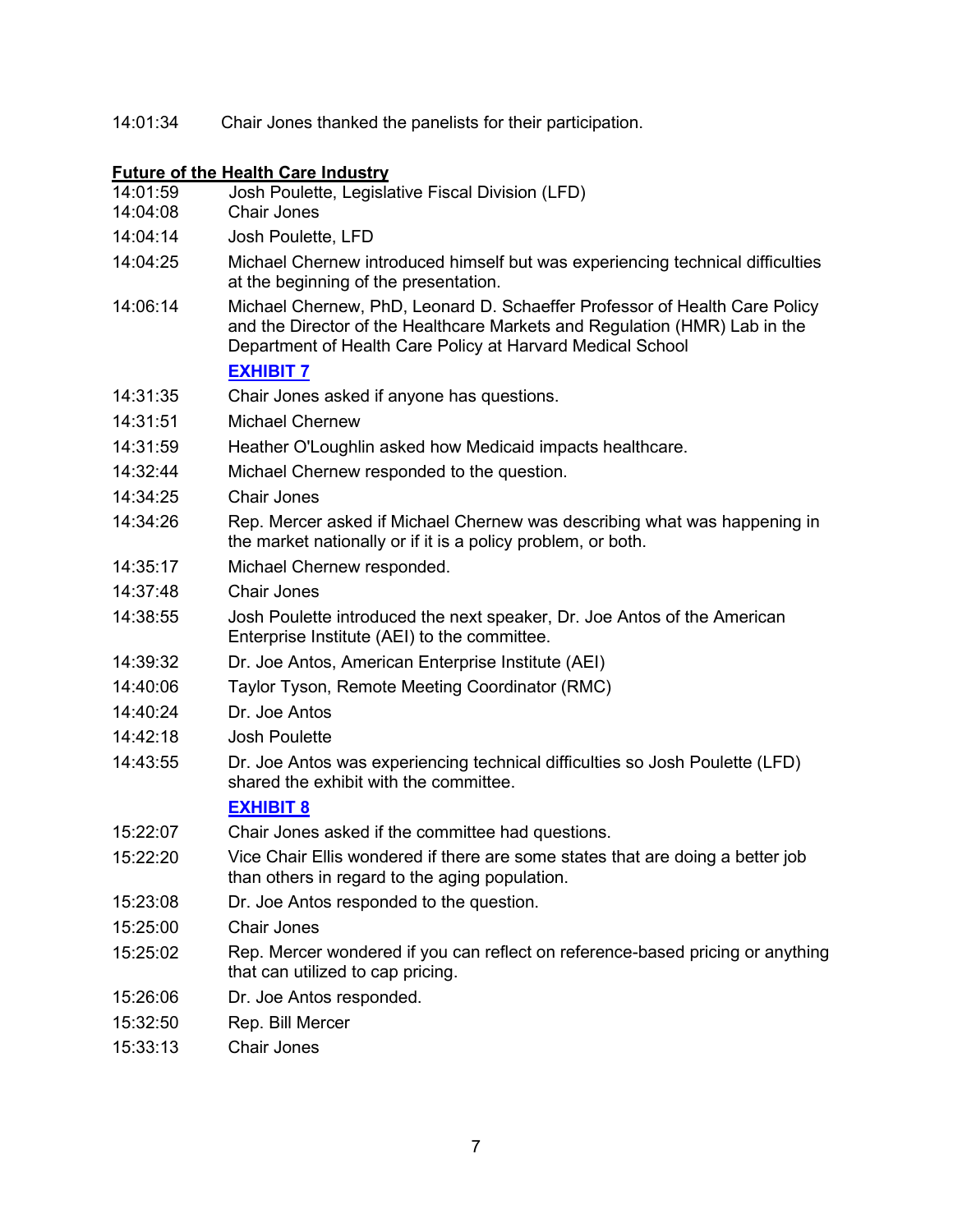- 15:33:13 Chair Jones commented on past group exercises before asking if there is a way for insurance to incentivize the patient to care, and also have the insurer care. Is there a viable solution other than a captive to make this work.
- 15:36:19 Dr. Joe Antos responded to Chair Jones's questions and comments.
- 15:38:43 Chair Jones thanked Dr. Antos for his time.
- 15:39:12 Rep. Caferro shared specific input before she left: The Representative would appreciate the opportunity to work with staff and would recommend looking at the overall financial structure. Essentially, who is paying, what are they paying, and what are the outcomes (and "outcomes" meaning "healthcare outcomes"). The Representative is not interested in the little pieces but is interested in the whole structure.

# **Public Comment & Informational Witnesses**

- Chair Jones opened up the room for public comment.
- 15:42:50 Taylor Tyson, RMC
- 15:43:05 Dr. Robert Sonora was asked to join by Sen. O'Brien to act as an informational witness and to answer questions. Dr. Robert Sonora is from the Bureau of Business and Economic Research (University of Montana).
- 15:45:21 Chair Jones
- 15:45:28 Amy Carlson assured Dr. Robert Sonora that his report was posted to the MARA website.
- 15:45:44 Dr. Robert Sonora explained his document to the committee. **[EXHIBIT 9](https://www.montanabusinessquarterly.com/child-care-gap-is-costing-montana-millions/)**
- 15:49:29 Chair Jones asked if the committee had questions.
- 15:49:54 Josh Butterfly, Let Them Come Home, was referred by the committees in charge of redistricting to testify to the committee.
- 15:56:14 Chair Jones

# **Committee Discussion**

- 15:56:32 Chair Jones summarized the major topics of the day and opened up the meeting for committee discussion.
- 15:59:27 Rep. Mercer would like an update in terms of how Section B folks dealt with ARPA dollars.
- 16:00:01 Vice Chair Ellis agrees with Rep. Mercer's request. Would also like the financial report dealing with the ARPA funds.
- 16:00:34 Chair Jones affirmed both requests made by Rep. Mercer and Vice Chair Ellis.
- 16:00:40 Amy Carlson
- 16:00:44 Chair Jones asked the committee if a highlight by Josh Poulette would be helpful at this meeting or the next meeting.
- 16:00:49 Vice Chair Ellis would like the information today.
- 16:01:01 Josh Poulette reminded the committee of a folder they should have from DPHHS and began presentation on HB 632.

**[EXHIBIT 10](https://leg.mt.gov/content/publications/fiscal/2023-Interim/Jan-2022/MARA-DPHHS-Update.pdf)**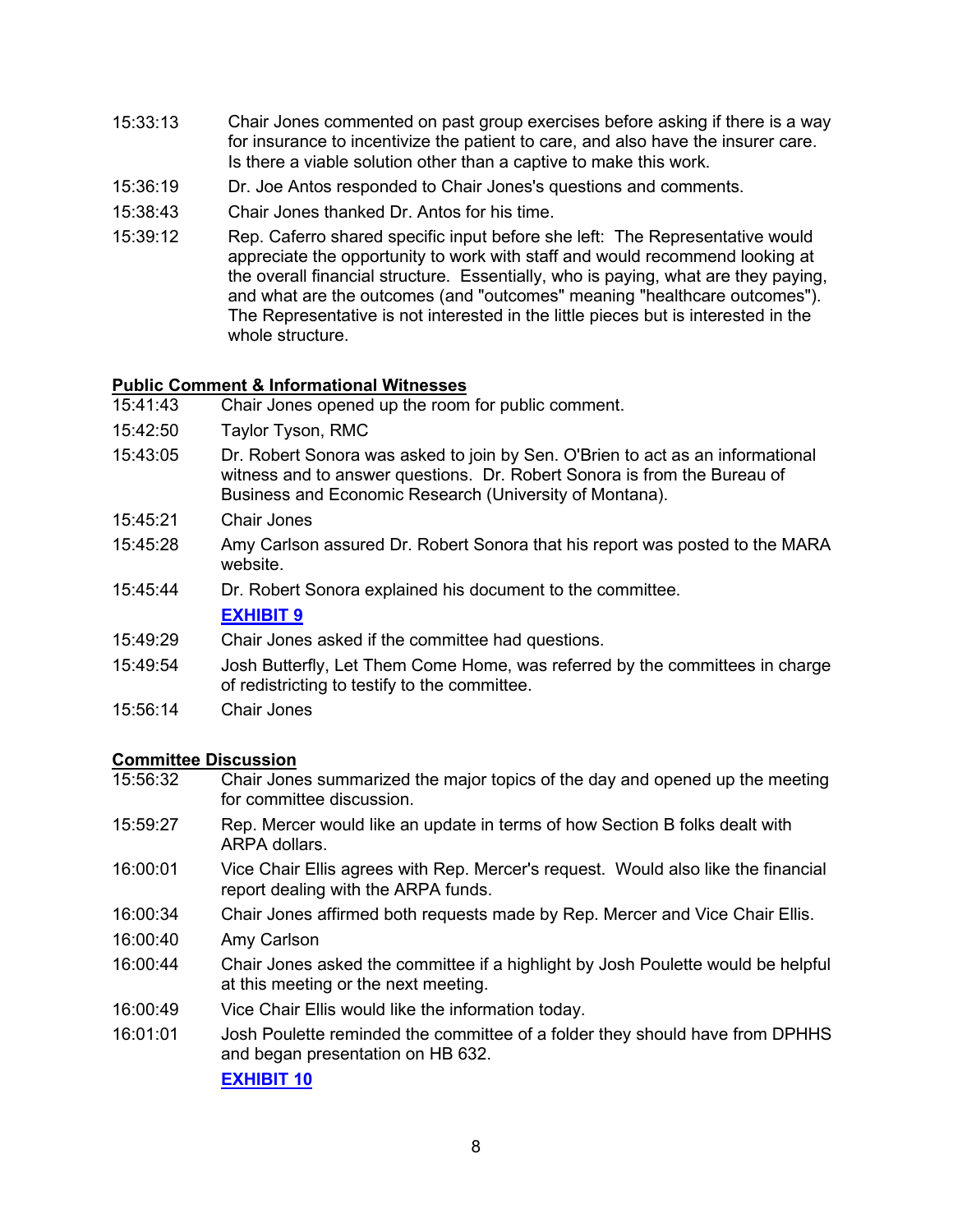| 16:03:20 | Chair Jones asked a clarifying question regarding stabilization grants.                                                                                                                                                                                                                        |
|----------|------------------------------------------------------------------------------------------------------------------------------------------------------------------------------------------------------------------------------------------------------------------------------------------------|
| 16:04:09 | Josh Poulette responded to Chair Jones.                                                                                                                                                                                                                                                        |
| 16:04:24 | Chair Jones would like additional information and a deeper look into what it is<br>paying for, where is it going, and for what reason.                                                                                                                                                         |
| 16:05:04 | Heather O'Loughlin commented on Rep. Caferro's suggestions as well as<br>highlighting some other areas that the committee, or perhaps the state, needs to<br>be thinking about on a longer-term basis.                                                                                         |
| 16:07:31 | Chair Jones would like to understand a little bit better what is meant by "home<br>base."                                                                                                                                                                                                      |
| 16:08:35 | Vice Chair Ellis commented on some of the additional information that will be<br>needed to develop models.                                                                                                                                                                                     |
| 16:09:18 | Chair Jones affirmed that Barbara Smith will be able to fill in some of the data<br>gaps for the committee.                                                                                                                                                                                    |
| 16:09:45 | Chair Jones shifted the attention of the committee to the healthcare portion of the<br>discussion and expressed agreement with Rep. Caferro's previous comment<br>about needing to understand what money is going where. He also spoke about<br>incentives and deductibles.                    |
| 16:11:08 | Rep. Mercer would like to keep trying to develop competency and hearing from a<br>broad set of people in terms of what ideas they perceive to be things the<br>committee should be thinking about as well. The committee needs to be thinking<br>about cost containment, amongst other things. |
| 16:11:55 | Heather O'Loughlin shared general questions and commentary.                                                                                                                                                                                                                                    |
| 16:13:02 | Chair Jones commented.                                                                                                                                                                                                                                                                         |
| 16:13:23 | Amy Carlson distributed copies of a future agenda to the committee and began<br>the discussion regarding the MARA meeting in March of 2022.                                                                                                                                                    |
| 16:15:55 | Chair Jones would like some clarification on the 1% cap in the proposed property<br>tax constitutional amendment                                                                                                                                                                               |
| 16:17:28 | Amy Carlson responded to the questions posed by Chair Jones.                                                                                                                                                                                                                                   |
| 16:18:08 | Nick VanBrown addressed the committee and said that more scenarios can be<br>run.                                                                                                                                                                                                              |
| 16:18:44 | Chair Jones commented that it would be helpful to see things as clearly as<br>possible.                                                                                                                                                                                                        |
| 16:19:10 | Amy Carlson mentioned inviting Jaret Coles, an attorney with the Legal Services<br>Office, to a future MARA meeting.                                                                                                                                                                           |
| 16:19:20 | Dwaine Iverson asked how this will affect rental properties.                                                                                                                                                                                                                                   |
| 16:19:45 | Chair Jones responded.                                                                                                                                                                                                                                                                         |
| 16:20:32 | Amy Carlson told the committee that an invitation will be extended to attorney<br>Jaret Coles for the next meeting.                                                                                                                                                                            |
| 16:21:09 | Rep. Mercer recommended that the committee reach out to Marilyn Bartlett<br>regarding what Rep. Caferro asked about and Amy Carlson responded in the<br>affirmative.                                                                                                                           |
| 16:21:26 | Vice Chair Ellis commented on the housing issue. Wondering where we are in<br>terms of housing and are people thinking creatively about data.                                                                                                                                                  |
| 16:23:15 | Chair Jones responded.                                                                                                                                                                                                                                                                         |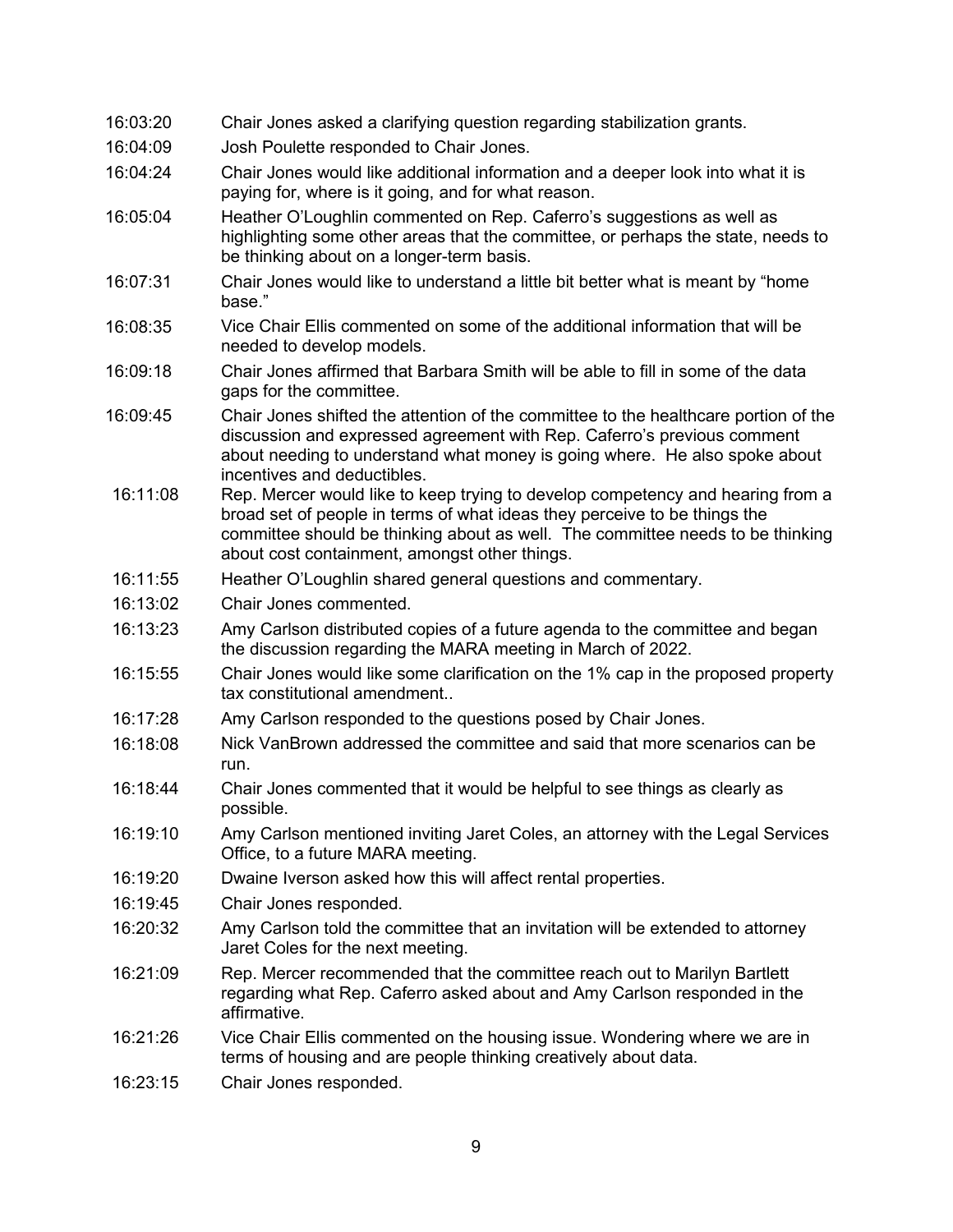| 16:24:40 | Amy Carlson responded to Vice Chair Ellis and segued into a conversation about<br>next steps with Pew Research Center. The thought was to have Pew work with<br>the Legislative Fiscal Division (LFD) and to some extent the committee on<br>technical support in particular, and to have someone cross check and validate<br>the work. |
|----------|-----------------------------------------------------------------------------------------------------------------------------------------------------------------------------------------------------------------------------------------------------------------------------------------------------------------------------------------|
| 16:26:37 | Kil Huh, Pew Research Center introduced himself, reiterated that the MARA<br>effort is an extremely innovative approach to looking at long-term risks, and<br>offered to support the Legislative Fiscal Division (LFD) moving forward. He then<br>left the meeting.                                                                     |
| 16:30:46 | Chair Jones asked for committee questions.                                                                                                                                                                                                                                                                                              |
| 16:31:14 | Vice Chair Ellis is interested in knowing what data is available to the committee.                                                                                                                                                                                                                                                      |
| 16:32:08 | Chair Jones stressed that it is important to make sure assumptions are being<br>tested. The outcome of the model ought to have a competency to it.                                                                                                                                                                                      |
| 16:32:53 | Amy Carlson added that the intention of each interim is to keep everyone<br>apprised of what is going on, and to get feedback along the way.                                                                                                                                                                                            |
| 16:34:12 | Chair Jones clarified with Amy Carlson that the intention is to move forward with<br>the Pew Research Center (PEW).                                                                                                                                                                                                                     |
| 16:34:25 | Dwaine Iverson shared that outside peer review is a good idea and that things<br>need to remain somewhat simplistic.                                                                                                                                                                                                                    |
| 16:35:16 | Chair Jones asked if there were additional thoughts or comments.                                                                                                                                                                                                                                                                        |
| 16:35:40 | Rep. Mercer wanted to comment on something that stood out as an unreliable<br>statement from earlier in the meeting. Chair Jones told the Representative to<br>please go ahead with the comment.                                                                                                                                        |
| 16:37:32 | Chair Jones clarified his comments.                                                                                                                                                                                                                                                                                                     |
| 16:38:08 | Rep Mercer discussed the Department of Business and Labor data that was<br>presented during the meeting.                                                                                                                                                                                                                                |
| 16:40:01 | Chair Jones reiterated the importance of making sure the data sets are clear.                                                                                                                                                                                                                                                           |
| 16:41:54 | Rep. Mercer thanked Chair Jones and Amy Carlson for adding the additional<br>meeting saying that it was a good use of the committee's time.                                                                                                                                                                                             |
| 16:42:09 | Chair Jones called on Dwaine Iverson who also thought it was a good meeting<br>and asked if there is a way to determine cost in regard to hospitals in terms of<br>increasing or reducing cost.                                                                                                                                         |
| 16:43:03 | Chair Jones shared his opinion and asked if there is a way to look into that for<br>the committee.                                                                                                                                                                                                                                      |
| 16:43:30 | Amy Carlson asked a clarifying question.                                                                                                                                                                                                                                                                                                |
| 16:43:36 | Chair Jones provided some clarification and examples for Amy Carlson and the<br>committee.                                                                                                                                                                                                                                              |
| 16:44:47 | Josh Poulette shared his inclination to have this as a potential topic for the March<br>meeting and see what research suggests about consolidation.                                                                                                                                                                                     |
| 16:45:24 | Sen. Salomon shared some history about this issue with the committee.                                                                                                                                                                                                                                                                   |
| 16:46:15 | Heather O'Loughlin commented that there may be some information on price<br>transparency from a past interim that may be helpful to the committee.                                                                                                                                                                                      |
| 16:46:38 | <b>Chair Jones</b>                                                                                                                                                                                                                                                                                                                      |
| 16:46:41 | Josh Poulette affirmed the comments made by Heather O'Loughlin and shared                                                                                                                                                                                                                                                               |

that the report was more about transparency than consolidation.